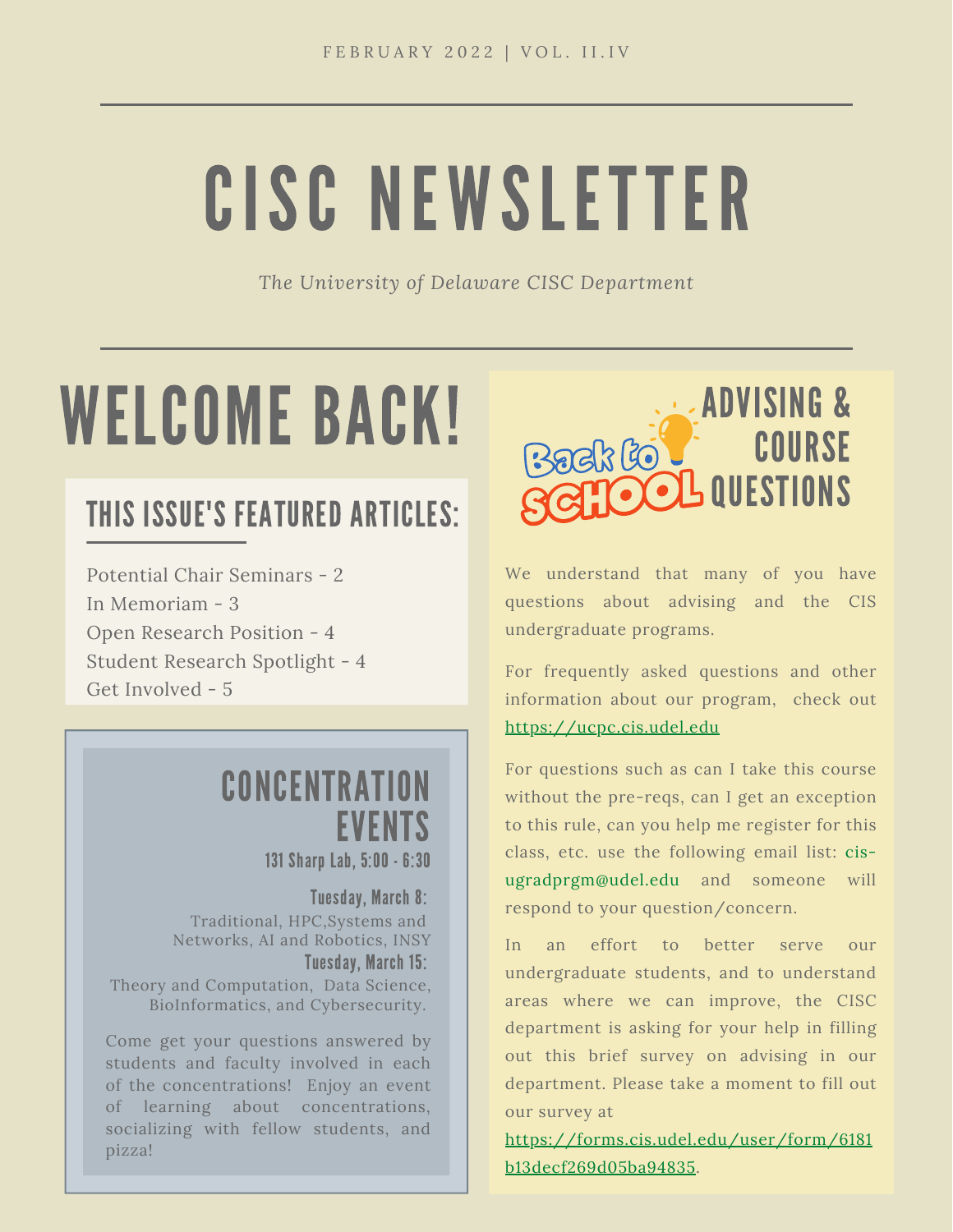DR. SAURABH BAGCHI

# POTENTIAL CHAIR PRESENTATIONS

This year our department is looking for the next chair of the CIS department. The new chair will influence the direction the department takes, including department priorities in research and in teaching. This is an important decision for our department.

The potential chairs will be holding a research seminar for us to learn more about their research background.. Consider attending these seminars to learn more about our potential next chair!



#### DR.BHAVANI THURAISINGHAM

#### SECURE DATA MANAGEMENT: MY CONTRIBUTIONS TO FOUNDATIONS, SYSTEMS AND APPLICATIONS

Dr. Thuraisingham will talk about the resulting security and privacy considerations brought about by the collection, storage, manipulation, and retention of massive amounts of data. For example, even if personally identifiable information is removed from the data, when data is combinedw with other data, an individual can be identified. This problem is exacerbated by the management of big data and machine learning, as it is now possible to extract highly sensitive and private data from the large data stores. While collecting and analyzing massive amounts of data causes security and privacy concerns, big data analytics/machine learning applicatiosn in cyber security is exploding. For example, an organization can outsource to the cloud activities such as malware analysis and insider threat detection. The question is, how can the developments in big data analytics and machine learning techniques be used to solve security problems? Furthermore, how can we handle attacks to the big data analytics/machine learning techniques?

Dr Thuraisingham' will be talking about the challenges of data security and privacy as well as big data analytics/madhine learning for cyber security applications and her research addressing these issues.



#### DEPENDABILITY MEETS DATA ANALYTICS

Dr. Bagchi will be speaking about the challenges and his potential solution of of maximizing database throughput via by reconfiguring cloud NoSQL databases and cloud serverless applications under changing workload patterns. His work addresses the question of whether large amounts of data can be used to improve dependability of computing systems. Dependability is the property that a computing system continues to provide its functionality despite the introduction of faults, either accidental faults (designed defects, environmental effects, etc.) or maliciously introduced faults (security attacts, external or internal). Dr. Bagchi's work addresses the dependability challenge through

> large-scale data analytics applied end-to-end from the small (networked embedded systems, mobile and wearable devices) to the large( edge and cloud systems, distributed machine learning clusters). He will give a high-level view of how data analytics has been brought to bear on dependability challenges and key insights arising from his work, and then he will do a deeper dive into specific instantiations.

> > !

*Potential Chair Research Seminars:* Dr. Saurabh Bagchi:

Tues, Feb 22 Mitchell Hall 9:30 am Or join online at [www.udel.edu/009249](http://www.udel.edu/009249)

### Dr. Bhavani Thuraisingham

Mar 3 Mitchell Hall 9:30 am Or join online at [www.udel.edu/009249](http://www.udel.edu/009249)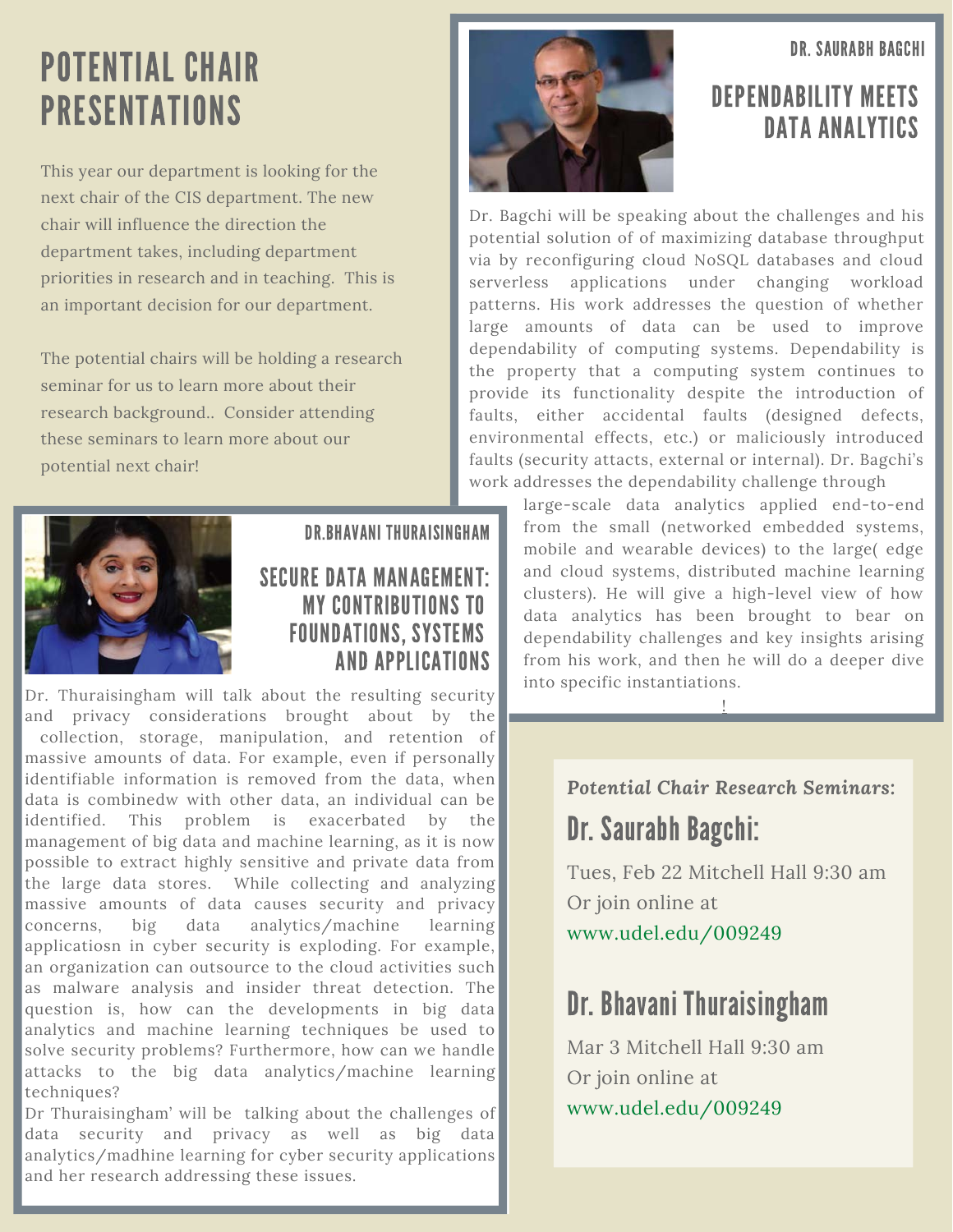## IN MEMORIUM HAGIT SHATKAY-RESHEF



On January 2, 2022, our department lost a valued professor and admired colleague. Dr. Shatkay was a professor in our department, in the Department of Biomedical Engineering, the Department of BioInformatics and Computational Biology, and the Data Science Institute.

Dr. Shatkay's research focused on biomedical computing, computational biomedicine and computational methods in the sciences, including biology, medicine and physics. She was an expert in machine learning and data science methods as applied to scientific and biomedical data.

Dr. Shatkay was passionately supportive of her students. She is remembered by them as demanding and principled yet willing to give freely of her time and advice. She was an excellent role model who always encouraged her students to push themselves to do more.

Dr. Shatkay was a lover of books and objected to throwing any book away. She was known for sharing snacks and treats with her colleagues (and bumming snacks from them



when the need arose). She was a staunch supporter of the CPUs, for which we will always be grateful. Her dog Percival was featured in November's newsletter.

Students, faculty and colleagues have filled an **online tribute wall** with their condolences and memories with Dr. Shatkay, from childhood stories to her passion for education to recollections of her kindness, infectious smile, dedication and willingness to share her expertise.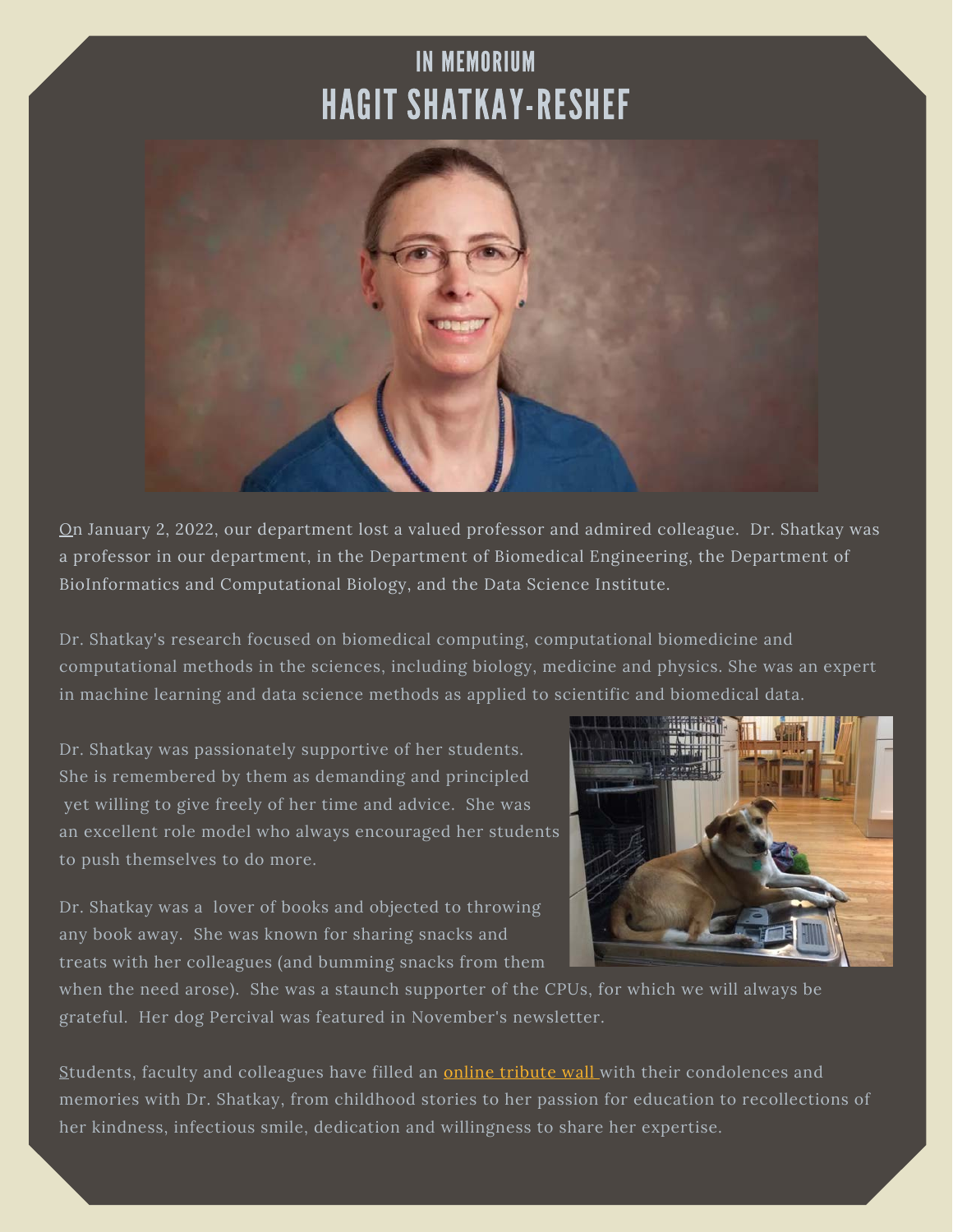### **Student Research Feature** Sydney Segear, Class of 2024

I have had the opportunity to work in the Human-Computer Interaction Lab at UD led by Dr. Leila Barmaki this past summer and winter session. I have been involved with projects utilizing virtual and augmented reality for medical purposes, specifically physical rehabilitation. Over the summer, with guidance from Dr. Barmaki and other lab members, I developed a virtual reality balance training/rehabilitation application for Oculus Quest using Unity. The app is designed as an ice skating game, where the user is immersed in a VR ice rink with simulated movement across the ice, and is instructed to copy a virtual coach's balance poses. After developing the application, we conducted a user experience pilot study. Over this past winter session, I modified the virtual reality app into an augmented reality app for Microsoft Hololens. This AR app has new features, including an additional avatar that mimics the user's movement in real-time using an Azure Kinect body tracker, as well as methods for data collection on the user's joint position and rotation. This allows the user to see their own movements right next to the virtual coach, as well as collect data on their balance quality. With this updated application, we are beginning to plan another user study to test the effects of these new features. Being a part of this lab has been an extremely valuable experience, and has taught me a lot about the intersection between computer science and medicine.





## Open Research Position

If you are an undergrad student interested in doing research this spring on an Assistive Technology System that will automatically make college assignments and exams more user-friendly for neurodiverse individuals, please contact Professor Yarrington (varringt@udel.edu). We will be looking at the value and effectiveness of incorporate executive planning information into to assignments project and exams automatically. We will also be looking into identifying and simplifying dense text, and possibly flagging ambiguous instructions.